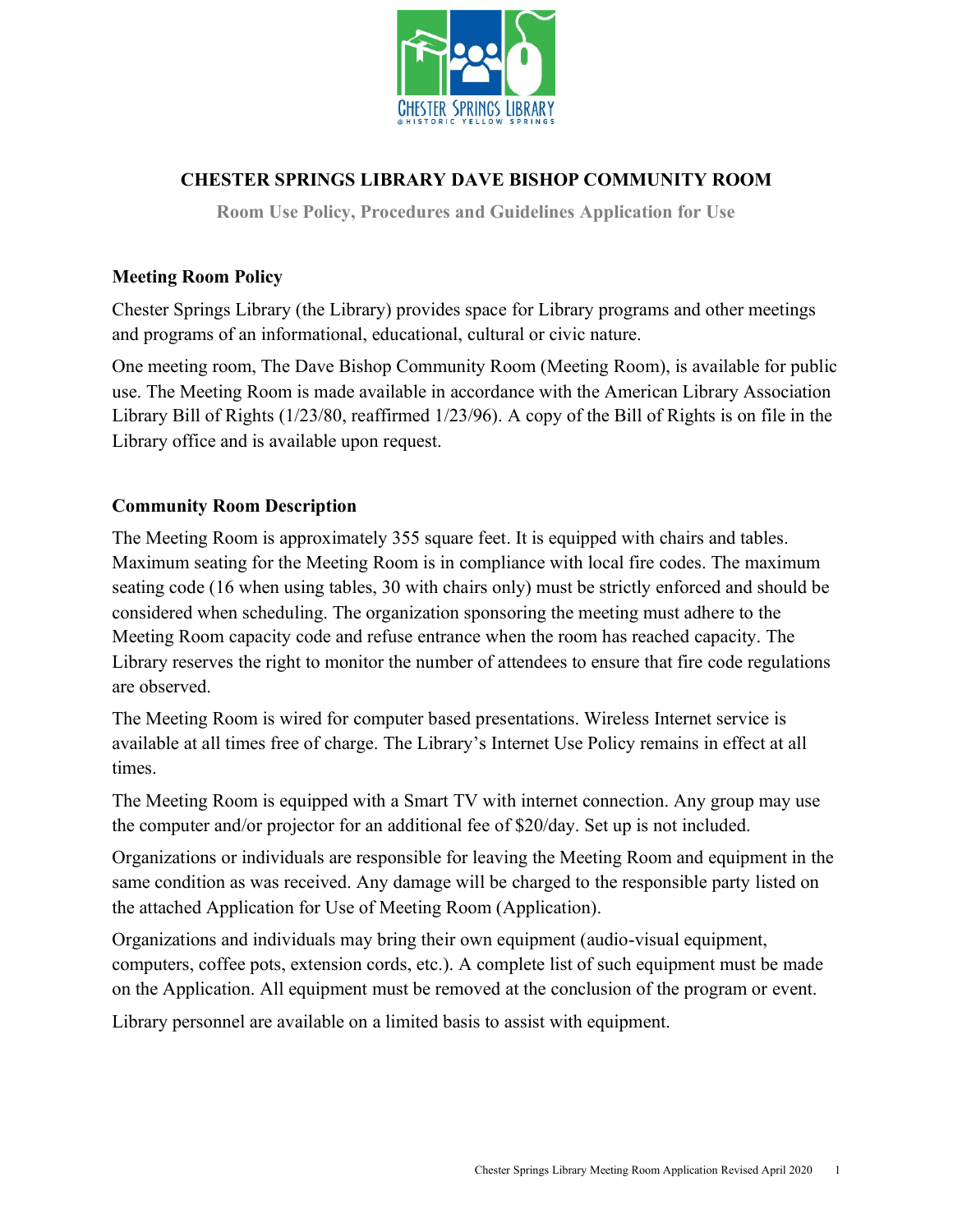### **Scheduling, Availability and Eligibility**

Library activities and/or co-sponsored programs are given priority in the use of all space.

It is not the intent of the Library to provide space on a frequent and permanent basis to support the primary activities of a group or organization.

Members of the public may attend any meeting or activity booked in public-access rooms. The Library provides these spaces as a public service but does not endorse or promote the views of the groups utilizing the facilities.

Booking of the Meeting Room is on a first come, first served basis. Applications for use of the Meeting Room should be made with the Library Director. Applications are available at the Library and on the Library website at www.chesterspringslibrary.org/application-for-use/. Each individual or group must complete an Application form and provide name, physical address, email address and phone number of the responsible party.

Applicants must be 18 years of age or older. A group composed of minors (under 18 years of age) must have an adult chaperone present at any program, event or function. This person must also sign the Application as responsible party.

Applications may be returned in person, mailed (Chester Spring Library, 1709 Art School Road, Chester Springs, PA 19425), faxed (610-827-1148) or emailed to cslibrary@ccls.org. Groups must allow up to five (5) business days for any application to be processed.

The Meeting Room is available during Library hours. Requests for use of the Meeting Room after normal operating hours will be evaluated on a case by case and will be charged an additional (nominal) fee to cover the cost of staff and overhead.

Reservations will be accepted up to six (6) months in advance.

The signature of an organization's designee on the Application signifies its compliance with the Library's policies, procedures and guidelines as outlined in this document.

No reservation is considered confirmed until the Application has been signed, the rental fee and Certificate of Insurance (if applicable - see Fees for Usage and Certificate of Insurance below) have been received by the Library, and the responsible individual or sponsoring organization receives notification in writing from the Chester Springs Library Board of Trustees (the Board) and/or the Director.

Permission for use is not transferable.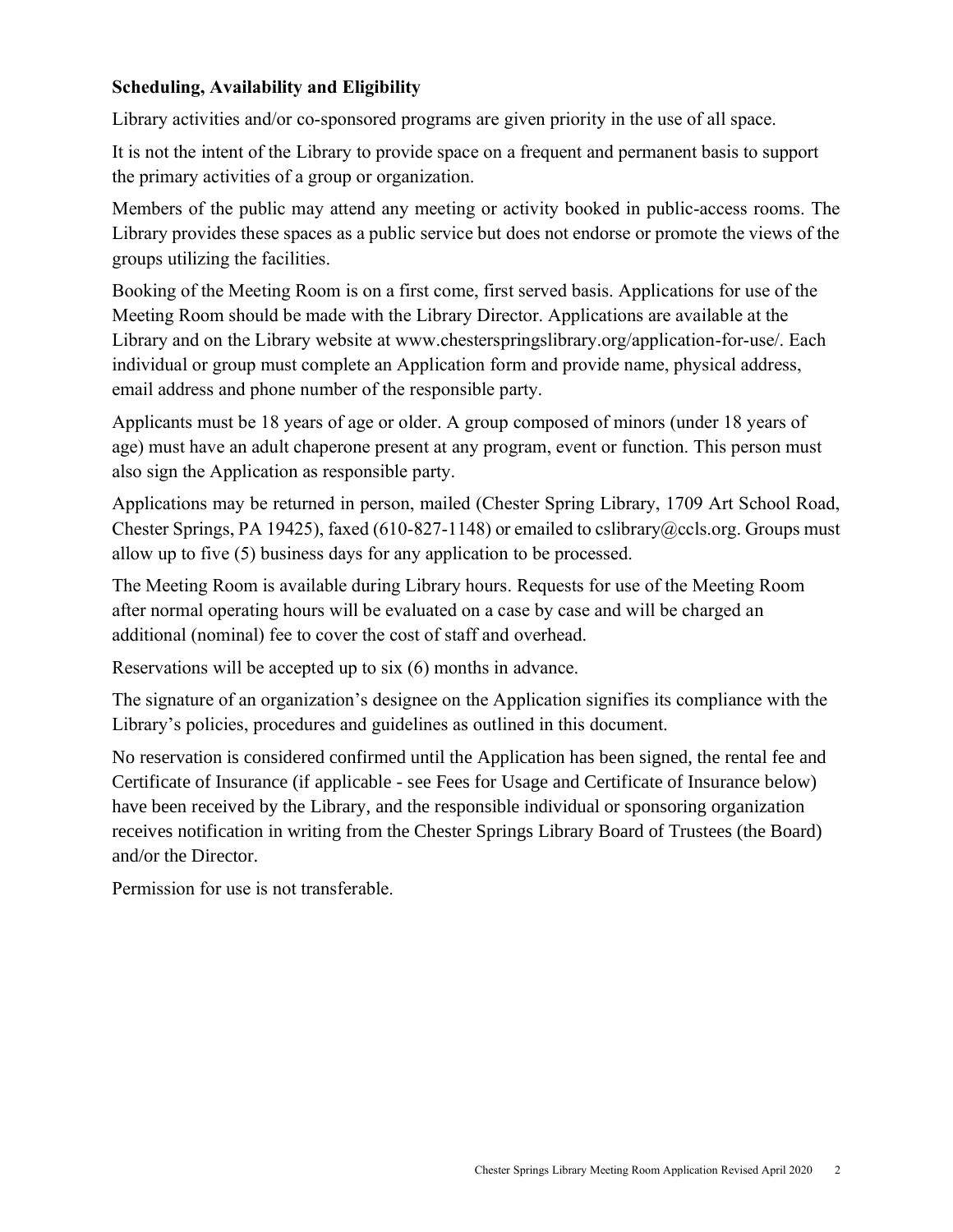# **Fees for Usage and Certificate of Insurance**

Fees for the use of the Meeting Room will be imposed based on the current Meeting Room Fees Schedule as follows:

- Not-for-Profit No Charge
- For-Profit \$20.00 per hour

Chester Springs Library Board of Trustees (the Board) and/or the Director reserve the right to amend, modify or waive the fee at its sole discretion.

Any organization or individual conducting sales or charging admission must have written permission of the Library Director and/or the Board, and will be charge(d) the For-Profit rate. Groups using the Meeting Room may charge for items such as instructional materials or supplies that are necessary to participate in the program. Any organization or individual conducting sales or charging admission will be charge the For-Profit rate for use of the Meeting Room. Not-for-Profit groups may request donations from program participants without incurring the For-Profit rate for use of the Meeting Room.

For-Profit organizations must provide a Certificate of Insurance on an annual basis to be attached to the Application for Use of the Meeting Room. The Certificate of Insurance must be a minimum of \$1,000,000.00 per occurrence with \$1,000,000.00 aggregate. Chester Springs Library must be listed as Additional Insured and Certificate Holder.

# **Cancellations**

The Library reserves the right to alter the Meeting Room schedule according to the Library's needs. The Library will notify the contact person named on the Application if it needs to close at a scheduled meeting time due to any emergency. It is the responsibility of the organization's responsible party to notify attendees of the cancellation. In the event of an emergency cancellation, any and all fee(s) will be reimbursed.

In the event that an organization cancels its meeting, any applicable fees will be reimbursed if the Library is given two (2) weeks written notice.

# **Use of Library Address**

*The name, address and phone number of the Library may not be used as the official contact information for any organization using the Meeting Room*. Groups using the Meeting Room may not publicize their activities in such a way as to imply Library sponsorship. Any advertisement must include the disclaimer: Chester Springs Library is not sponsoring or endorsing this program or any goods or services offered. Copies of all advertisements should be forwarded to the Library Director. Exceptions to this rule may be granted at the sole discretion of the Library Director and/or the Board.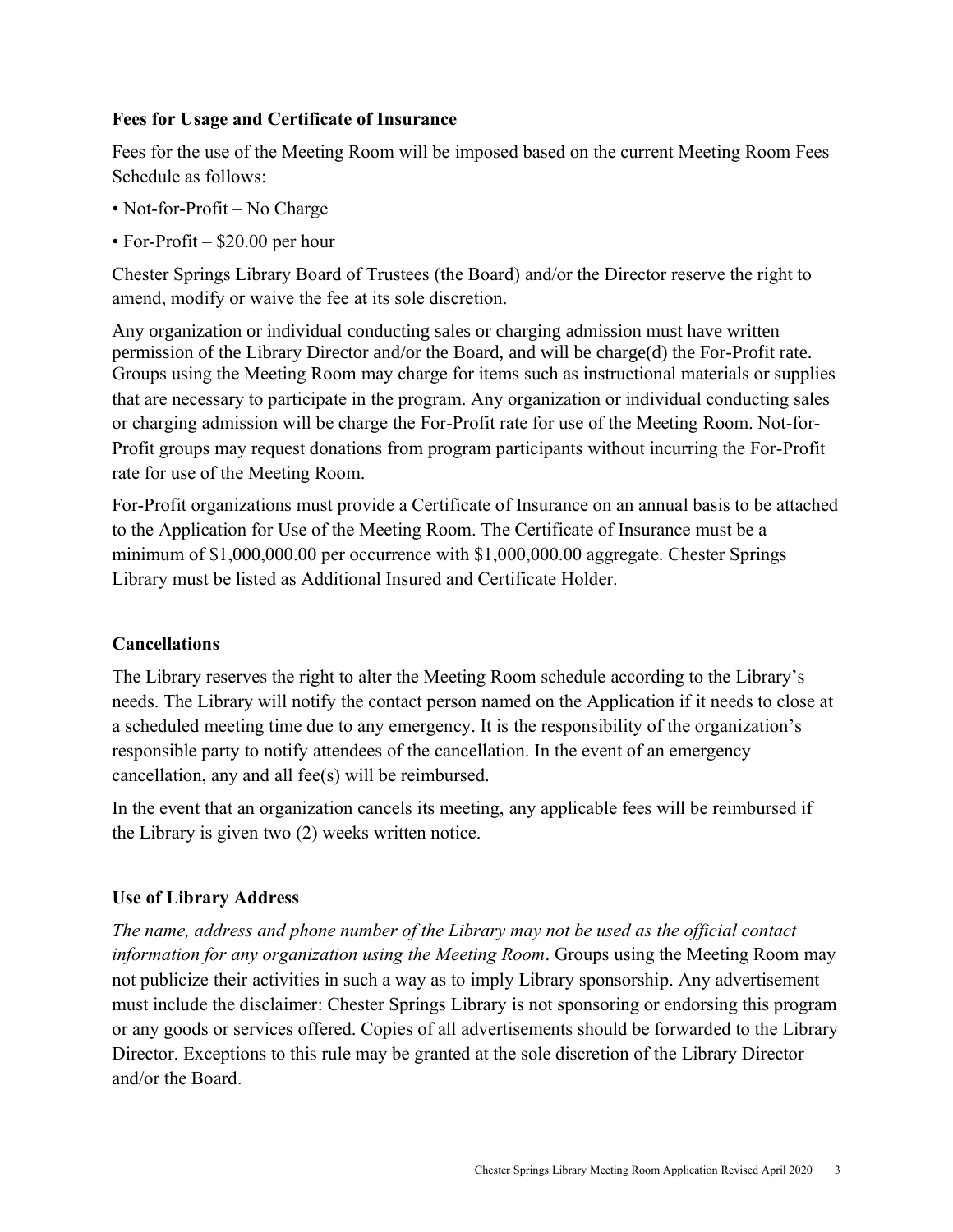### **Building Access**

Chester Springs Library is fully handicap accessible. Handicap parking is available.

#### **Use by Literacy/ESL Tutors**

The Library will make the Meeting Room available, free of charge, at such times when it is not being used for Library programs or has not been reserved by a group, to any volunteer literacy/ESL tutor affiliated with a literacy or ESL program in Chester County. Tutors and students are bound by the same guidelines mentioned above, with the exception of Fees for Usage. Tutors are required to complete an Application prior to using the room.

### **Restrictions**

Smoking, gambling, firearms or other weapons and controlled substances, and dangerous explosive, toxic, hazardous or obnoxious substances are prohibited on Library property.

Alcoholic beverages are not permitted on Library property without the express written permission of the Library Director and/or the Board.

Organizations or individuals using the Meeting Room must observe the public accommodation provisions of the Pennsylvania Human Relations Act under which it is unlawful "to discriminate against any person in the full use and enjoyment of such public accommodation, on the base of race, color, religion, sex, ancestry, national origin, handicap or disability, use of guide or support animals due to blindness, deafness, or physical handicap or because the user if a handler or trainer of guide of support animals."

The organization designated on the Application is responsible for its own actions and that of its guests. Those using the Meeting Room are cautioned that children under the age of ten (10) may not be left unattended in the Library.

The Meeting Room doors must remain closed but unlocked and unobstructed during a program or event.

No person or persons may use the emergency door in the Children's Room as an entrance or exit except in an emergency. This door is on a 24-hour alarm and is for emergency purposes only. The organization designated on the Application is responsible for any improper use of an emergency exit.

Due to space limitations, the Library cannot publicize any organization's meeting. The organization may post a sign regarding its meeting outside the Meeting Room immediately prior to and during the meeting.

Literature with a business name may be provided for attendees to pick up if desired but may not be handed out.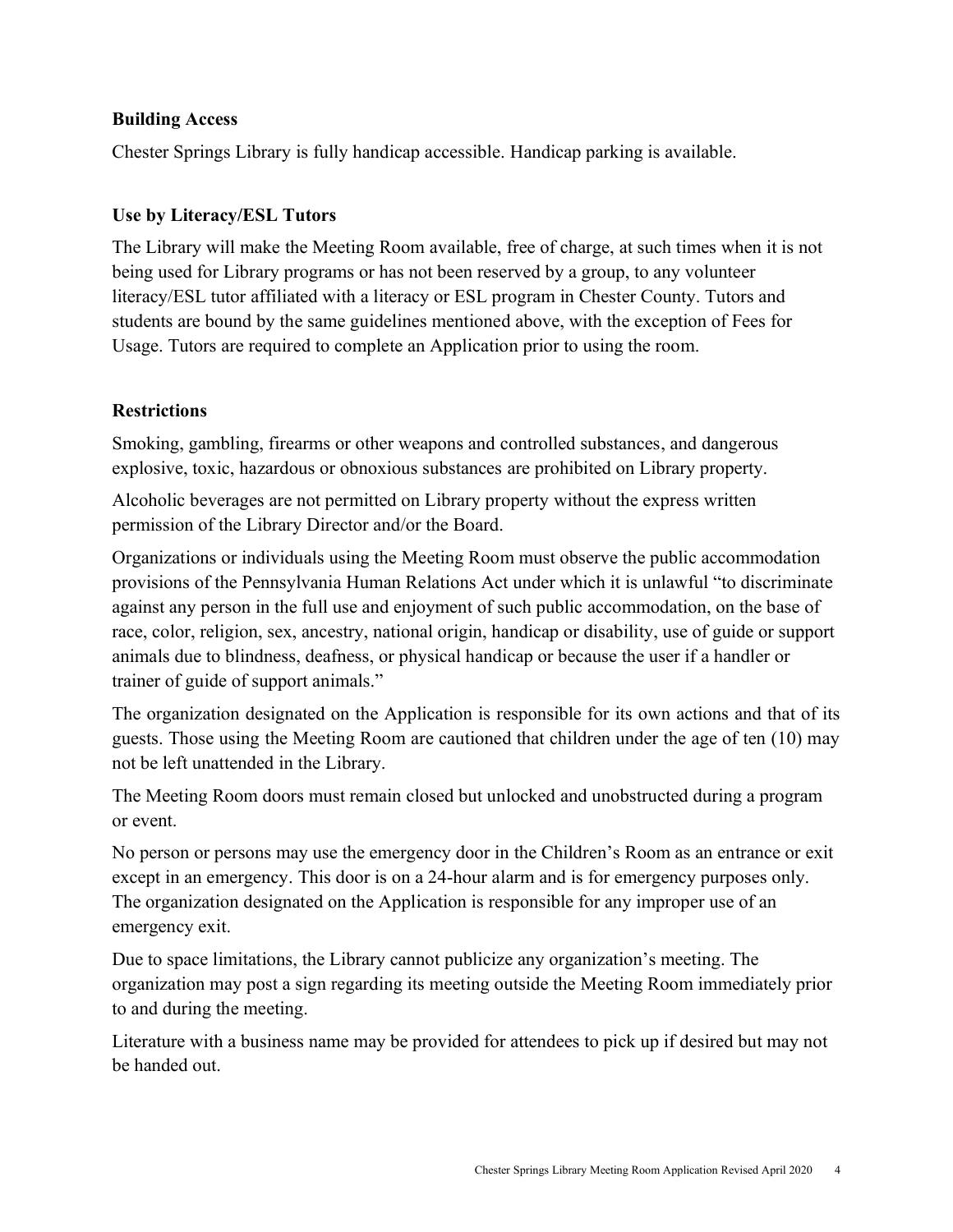The Meeting Room may not be used for private social functions (e.g., private parties or receptions), sales activity, membership drives or fund-raising, nor may admission or dues be charged, in each case without the express written permission of the Library Director and/or Board.

Under no circumstances may the Meeting Room be used for any illegal, improper or objectionable purpose, or cause unreasonable waste or nuisance, as determined in the sole discretion of the Library.

### **Set-Up, Clean-Up, Maintenance and Damages**

It is the responsibility of the organization reserving the Meeting Room to set up and arrange the furniture in the Meeting Room and then to return it to its original furniture arrangement and cleanliness. All trash and garbage must be put in plastic bags and/or containers provided by the Library. A vacuum cleaner is available for use as needed.

Displays, posters and literature connected with a meeting may not be placed anywhere in the Library except in the Meeting Room during the time the meeting is taking place. Equipment, materials or furniture may not be stored in the Library before or after the meeting. The Library is not responsible for any lost, stolen, damaged or destroyed items.

Walls may not be used for mounting or hanging pictures, displays or posters. No items may be taped, tacked or nailed to doors, windows or walls. The fireplace is not operational; no materials may be affixed to any part of the fireplace. Organizations must remove any display or handout materials from the Meeting Room after use.

Any damage must be reported to the Library Director promptly.

The responsible person named on the Application assumes all responsibility for damage to the property, including furnishing and equipment.

Failure to return the Meeting Room to its original condition may result in the loss of Meeting Room privileges.

#### **Rest Rooms**

Two handicap-accessible rest rooms are on the premises. A baby changing station is also available in one of the rest rooms.

#### **Fire and Security Alarms**

All groups or individuals must leave the Library if any fire or security alarm activates. Police and fire personnel are automatically alerted. The organization designated on the Application is responsible for any improper use of any fire or security alarm.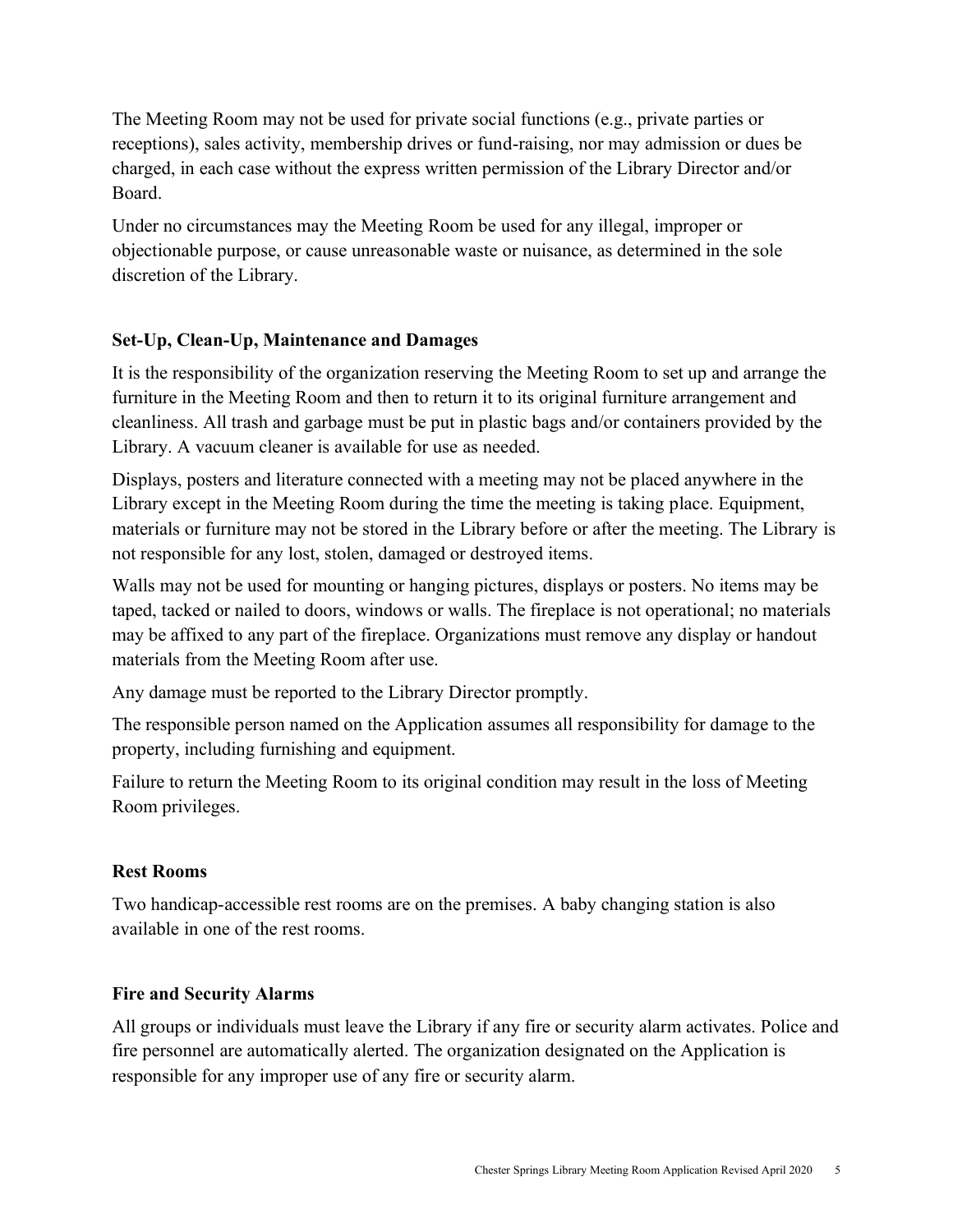#### **Disclaimers and Notice of Liability**

Chester Springs Library and/or its Board of Trustees reserves the right to change this Room Use Policy in its sole discretion and at any time.

Chester Springs Library, the Chester County Library System, Library employees or agents, its Board of Trustees and its members do not advocate or endorse the viewpoints of any organizations using the Library's meeting rooms.

The Library is not responsible for damage, destruction, theft or loss of equipment used or left in the Meeting Room, including but not limited to damage by viruses to software on computers. The Library assumes no responsibility for materials left on the premises and will not store or maintain materials or files. The Library will make reasonable efforts to contact the organization regarding equipment or materials to be removed. If, after 15 days, said equipment or materials are not claimed, they may be disposed of at the discretion of the Library.

The Library reserves the right to disallow or revoke permission granted to organizations or individuals for use of the Meeting Room on a case-by-case basis if the organization or individual has previously violated the rules set forth in this document or if it is believed by the Library that the use of the Meeting Room will interfere with Library operations, adversely affect public safety or cause public disturbance.

Individuals or organizations, which do not fulfill their obligations as enumerated in this policy may be denied use of the meeting facility in the future. A list of these individuals and/or organizations will be kept in the Library office. If the party wishes to appeal the refusal, it may submit a letter of appeal to the Chester Springs Library Board of Trustees.

Chester Springs Library, its employees or agents, Chester Springs Library Board of Trustees and its members shall not be liable to any group, organization, or person attending a meeting. Any group, organization and person, jointly and severally, hereby agrees to, and shall indemnify and hold harmless the Chester County Library System, County of Chester, Chester Springs Library, their employees and agents, Chester Springs Library Board of Trustees and its members, Historic Yellow Springs and West Pikeland Township from any and all claims, suits, damages, costs (including attorney's fees), losses or injuries which they may sustain, or are alleged to have

sustained, while using the Meeting Room, including, but not limited to, use of the Meeting Room, kitchen facilities, rest room facilities and means of egress and ingress to the Library building and meeting room.

*Adopted by Chester Springs Library Board of Trustees, December 2016 Amended by Chester Springs Library Board of Trustees April 22, 2020*